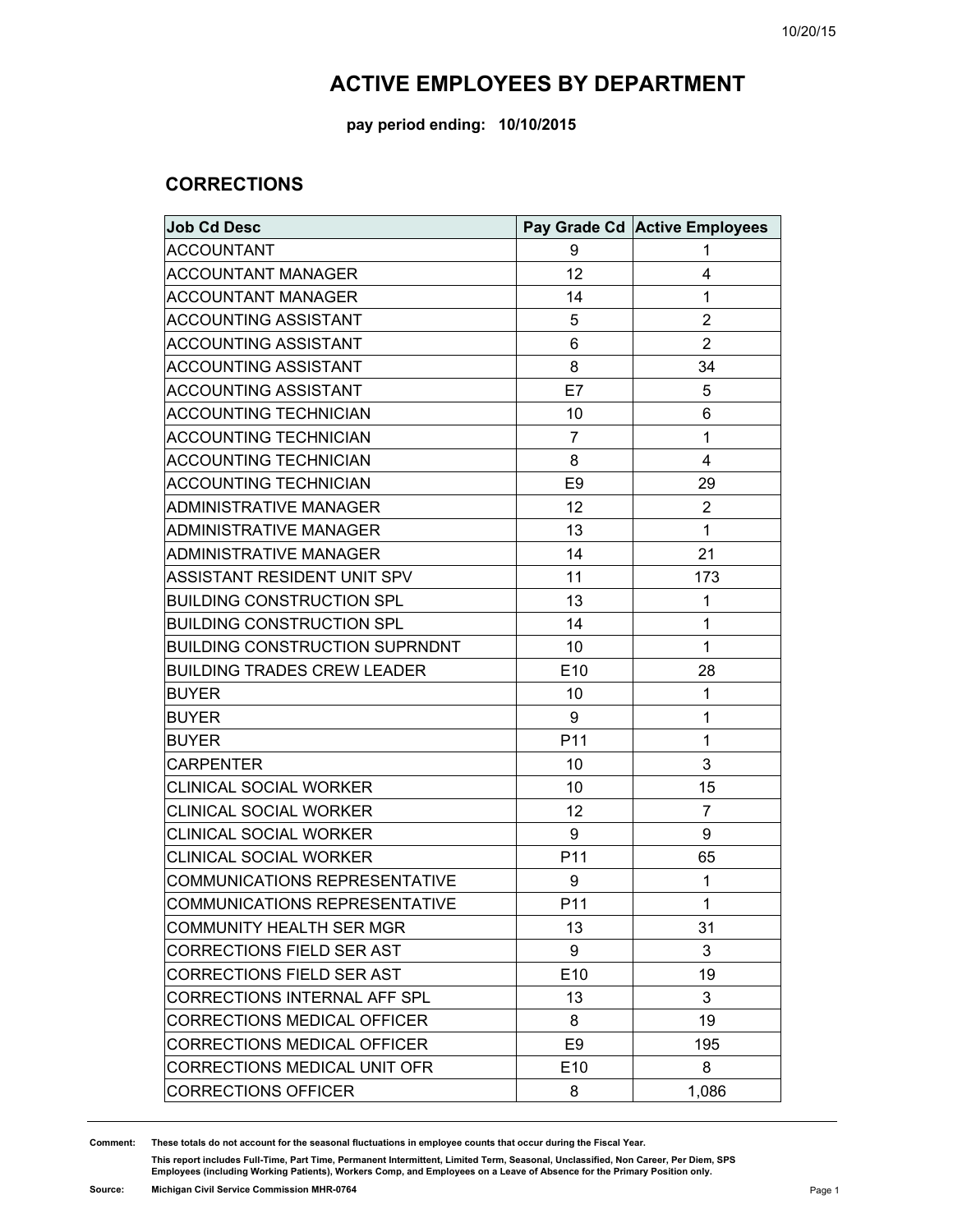**pay period ending: 10/10/2015**

#### **CORRECTIONS**

| <b>Job Cd Desc</b>                  |                | Pay Grade Cd Active Employees |
|-------------------------------------|----------------|-------------------------------|
| <b>CORRECTIONS OFFICER</b>          | E <sub>9</sub> | 5,157                         |
| <b>CORRECTIONS PROGRAM CDR</b>      | 10             | 13                            |
| <b>CORRECTIONS PROGRAM CDR</b>      | 12             | 92                            |
| <b>CORRECTIONS PROGRAM CDR</b>      | 9              | 39                            |
| <b>CORRECTIONS PROGRAM CDR</b>      | P11            | 66                            |
| <b>CORRECTIONS PROGRAM MGR-FZN</b>  | 13             | 4                             |
| <b>CORRECTIONS RESIDENT REP</b>     | E10            | 52                            |
| CORRECTIONS SECURITY INSPECTOR      | 13             | 59                            |
| <b>CORRECTIONS SECURITY REP</b>     | E10            | 27                            |
| <b>CORRECTIONS SHIFT SUPERVISOR</b> | 11             | 442                           |
| <b>CORRECTIONS SHIFT SUPERVISOR</b> | 12             | 182                           |
| <b>CORRECTIONS SHIFT SUPERVISOR</b> | 13             | 84                            |
| <b>CORRECTIONS TRA OFR</b>          | E10            | 157                           |
| CORR INTRNL AFFRS OFFICER           | 13             | $\mathbf{1}$                  |
| <b>DENTAL AIDE</b>                  | E <sub>8</sub> | 39                            |
| <b>DENTAL HYGIENIST</b>             | E11            | 28                            |
| DENTAL LABORATORY TECHNICIAN        | 12             | 1                             |
| <b>DENTIST</b>                      | 16             | 24                            |
| <b>DENTIST FEES</b>                 | A              | 9                             |
| <b>DENTIST MANAGER</b>              | 17             | $\overline{2}$                |
| DEPARTMENTAL ANALYST                | 10             | $\overline{7}$                |
| DEPARTMENTAL ANALYST                | 12             | 40                            |
| DEPARTMENTAL ANALYST                | 9              | 13                            |
| DEPARTMENTAL ANALYST                | P11            | 36                            |
| <b>DEPARTMENTAL MANAGER</b>         | 12             | 4                             |
| <b>DEPARTMENTAL MANAGER</b>         | 13             | 4                             |
| <b>DEPARTMENTAL MANAGER</b>         | 14             | 9                             |
| <b>DEPARTMENTAL SPECIALIST</b>      | 13             | 61                            |
| <b>DEPARTMENTAL SPECIALIST</b>      | 14             | 13                            |
| DEPARTMENTAL SUPERVISOR             | 12             | 31                            |
| <b>DEPARTMENTAL TECHNICIAN</b>      | 10             | 16                            |
| <b>DEPARTMENTAL TECHNICIAN</b>      | $\overline{7}$ | 17                            |
| DEPARTMENTAL TECHNICIAN             | 8              | 15                            |
| <b>DEPARTMENTAL TECHNICIAN</b>      | 9              | 1                             |
| DEPARTMENTAL TECHNICIAN             | E <sub>9</sub> | 130                           |
| <b>DEVELOPMENTAL DIS PRG</b>        | P11            | 3                             |
| <b>DIETITIAN NUTRITIONIST</b>       | 12             | 1                             |
| <b>DIETITIAN NUTRITIONIST</b>       | P11            | 6                             |
| DIVISION ADMINISTRATOR              | 17             | 8                             |

**Comment: These totals do not account for the seasonal fluctuations in employee counts that occur during the Fiscal Year.**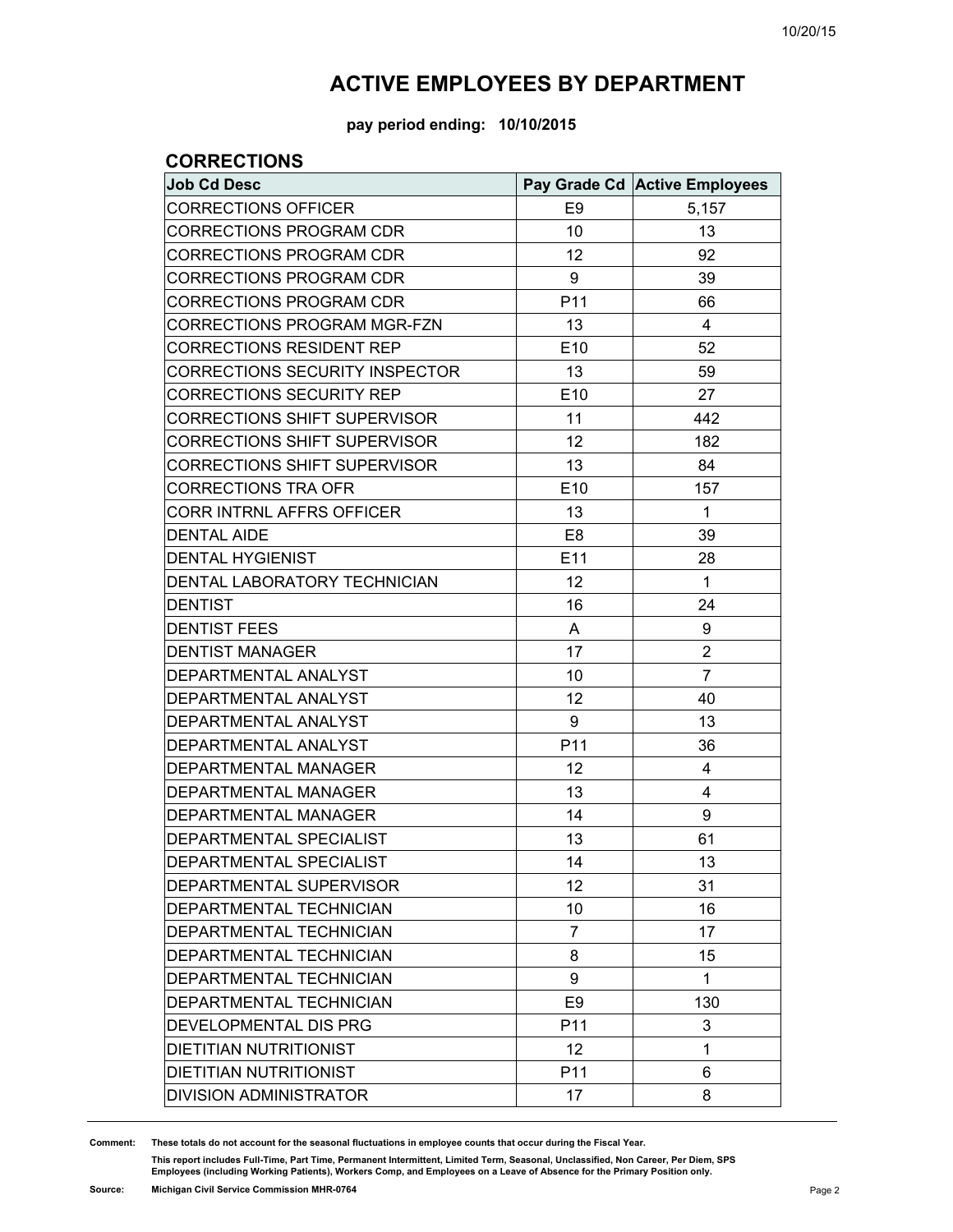**pay period ending: 10/10/2015**

#### **CORRECTIONS**

| <b>Job Cd Desc</b>                  |                 | Pay Grade Cd Active Employees |
|-------------------------------------|-----------------|-------------------------------|
| DOMESTIC SERVICES AIDE              | E <sub>6</sub>  | 4                             |
| <b>DRAFTING TECHNICIAN</b>          | E10             | 1                             |
| <b>ELECTRICIAN LICENSED</b>         | 10              | 33                            |
| ELECTRICIAN-MASTER LICENSED         | 11              | 9                             |
| <b>EMPLOYMENT COUNSELOR</b>         | 10              | 4                             |
| <b>EMPLOYMENT COUNSELOR</b>         | 9               | 10                            |
| <b>EMPLOYMENT COUNSELOR</b>         | P11             | 7                             |
| <b>ENVIRONMENTAL ENGINEER SPL</b>   | 13              | 1                             |
| ENVIRONMENTAL SANITARIAN SPL        | 13              | 1                             |
| <b>EQUIPMENT OPERATOR</b>           | 9               | 12                            |
| <b>EQUIPMENT TECHNICIAN</b>         | 11              | 8                             |
| <b>EQUIPMENT TECHNICIAN</b>         | 9               | 1                             |
| <b>EXECUTIVE SECRETARY</b>          | E10             | 36                            |
| <b>FINANCIAL ANALYST</b>            | 10              | 1                             |
| <b>FINANCIAL ANALYST</b>            | 12              | 3                             |
| <b>FINANCIAL ANALYST</b>            | 9               | 1                             |
| <b>FINANCIAL ANALYST</b>            | P11             | 3                             |
| <b>FINANCIAL MANAGER</b>            | 12              | 1                             |
| <b>FINANCIAL SPECIALIST</b>         | 13              | 4                             |
| FINGERPRINT TECHNICIAN              | 10              | 1                             |
| <b>FINGERPRINT TECHNICIAN</b>       | 7               | 1                             |
| FIRE SAFETY INSPECTOR               | 11              | 6                             |
| <b>FIRE SAFETY INSPECTOR</b>        | E10             | 1                             |
| FIRE SAFETY SUPERVISOR              | 12              | $\overline{2}$                |
| <b>GENERAL OFFICE ASSISTANT</b>     | 5               | 6                             |
| <b>GENERAL OFFICE ASSISTANT</b>     | 6               | 8                             |
| <b>GENERAL OFFICE ASSISTANT</b>     | 8               | 8                             |
| <b>GENERAL OFFICE ASSISTANT</b>     | E7              | 114                           |
| <b>GROUNDSKEEPER</b>                | E8              | 3                             |
| HUMAN RESOURCES ANALYST             | 9               | $\overline{2}$                |
| HUMAN RESOURCES DEVELOPER           | 10              | 2                             |
| HUMAN RESOURCES DEVELOPER           | 11              | 1                             |
| <b>HUMAN RESOURCES DEVELOPER</b>    | 12              | 20                            |
| HUMAN RESOURCES DEVELOPER           | 9               | 5                             |
| <b>HUMAN RESOURCES DEVELOPER</b>    | P <sub>11</sub> | 4                             |
| <b>HUMAN RESOURCES DEV SPL</b>      | 13              | 11                            |
| HUMAN RESOURCES SPECIALIST          | 13              | 3                             |
| INDUSTRIES PRODUCTION LEADER        | 8               | 2                             |
| <b>INDUSTRIES PRODUCTION LEADER</b> | 9               | 3                             |

**Comment: These totals do not account for the seasonal fluctuations in employee counts that occur during the Fiscal Year.**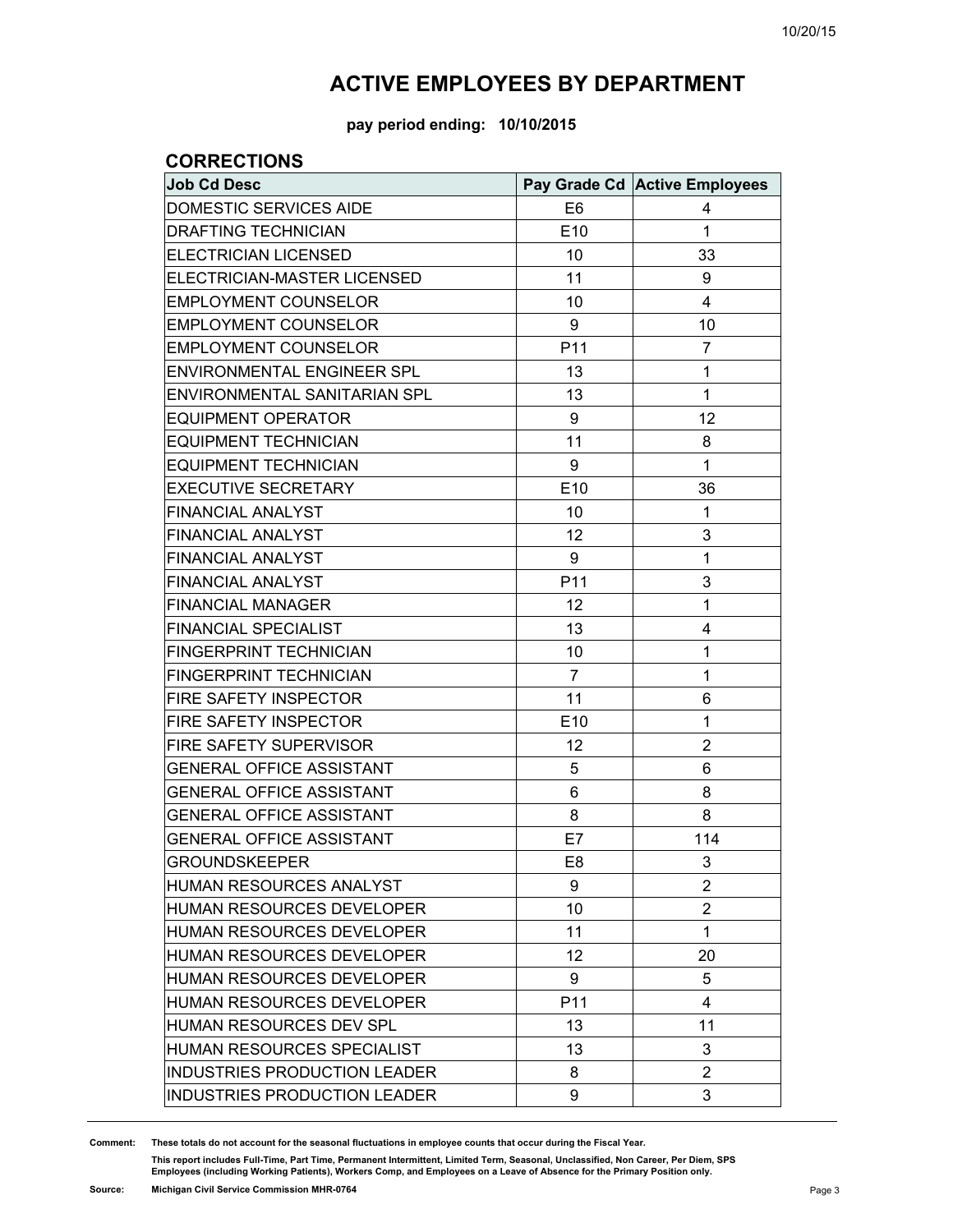**pay period ending: 10/10/2015**

### **CORRECTIONS**

| <b>Job Cd Desc</b>                  |                | Pay Grade Cd Active Employees |
|-------------------------------------|----------------|-------------------------------|
| <b>INDUSTRIES PRODUCTION LEADER</b> | E10            | 23                            |
| <b>INDUSTRIES SUPERVISOR</b>        | 12             | 4                             |
| <b>INDUSTRIES SUPERVISOR</b>        | 13             | 4                             |
| <b>INFORMATION TEC PRG ALT</b>      | P11            | 1                             |
| <b>INSTITUTION CHAPLAIN</b>         | 10             | 1                             |
| <b>INSTITUTION CHAPLAIN</b>         | 11             | 1                             |
| <b>INSTITUTION CHAPLAIN</b>         | 12             | 20                            |
| <b>INSTITUTION CHAPLAIN</b>         | 9              | 3                             |
| <b>INSTITUTION CHAPLAIN</b>         | P11            | 1                             |
| <b>JANITOR</b>                      | 6              | 4                             |
| <b>LABORATORY ASSISTANT</b>         | 9              | 2                             |
| <b>LABORER</b>                      | 5              | 3                             |
| <b>LIBRARIAN</b>                    | 10             | $\overline{2}$                |
| <b>LIBRARIAN</b>                    | 12             | 22                            |
| <b>LIBRARIAN</b>                    | P11            | 1                             |
| <b>LIBRARIAN MANAGER</b>            | 12             | $\overline{2}$                |
| <b>LIBRARY ASSISTANT</b>            | 5              | $\overline{2}$                |
| <b>LIBRARY ASSISTANT</b>            | 6              | $\overline{2}$                |
| <b>LIBRARY ASSISTANT</b>            | 8              | 1                             |
| <b>LIBRARY ASSISTANT</b>            | E7             | $\overline{2}$                |
| <b>LIBRARY TECHNICIAN</b>           | 11             | $\overline{7}$                |
| <b>LIBRARY TECHNICIAN</b>           | 8              | 1                             |
| <b>LIBRARY TECHNICIAN</b>           | 9              | 3                             |
| <b>LIBRARY TECHNICIAN</b>           | E10            | 11                            |
| <b>LOCKSMITH</b>                    | 10             | 1                             |
| <b>MAINTENANCE MECHANIC</b>         | 10             | 188                           |
| <b>MAINTENANCE MECHANIC</b>         | 8              | 7                             |
| <b>MAINTENANCE MECHANIC</b>         | E <sub>9</sub> | $\overline{7}$                |
| MAINTENANCE MECHANIC SPV            | 11             | 3                             |
| MEDICAL RECORD EXA                  | 11             | 2                             |
| MEDICAL RECORD EXA                  | 12             | 4                             |
| <b>MEDICAL RECORD EXA</b>           | 13             | 1                             |
| <b>MEDICAL RECORD EXAMINER</b>      | 8              | 3                             |
| MEDICAL RECORD EXAMINER             | 9              | $\overline{2}$                |
| <b>MEDICAL RECORD EXAMINER</b>      | E10            | 26                            |
| MEDICAL TECHNICIAN SUPERVISOR       | 12             | 1                             |
| <b>MENTAL HEALTH SOCIAL WORKER</b>  | 10             | 1                             |
| MENTAL HEALTH SOCIAL WORKER         | 12             | 1                             |
| <b>MENTAL HEALTH SOCIAL WORKER</b>  | P11            | 1                             |

**Comment: These totals do not account for the seasonal fluctuations in employee counts that occur during the Fiscal Year.**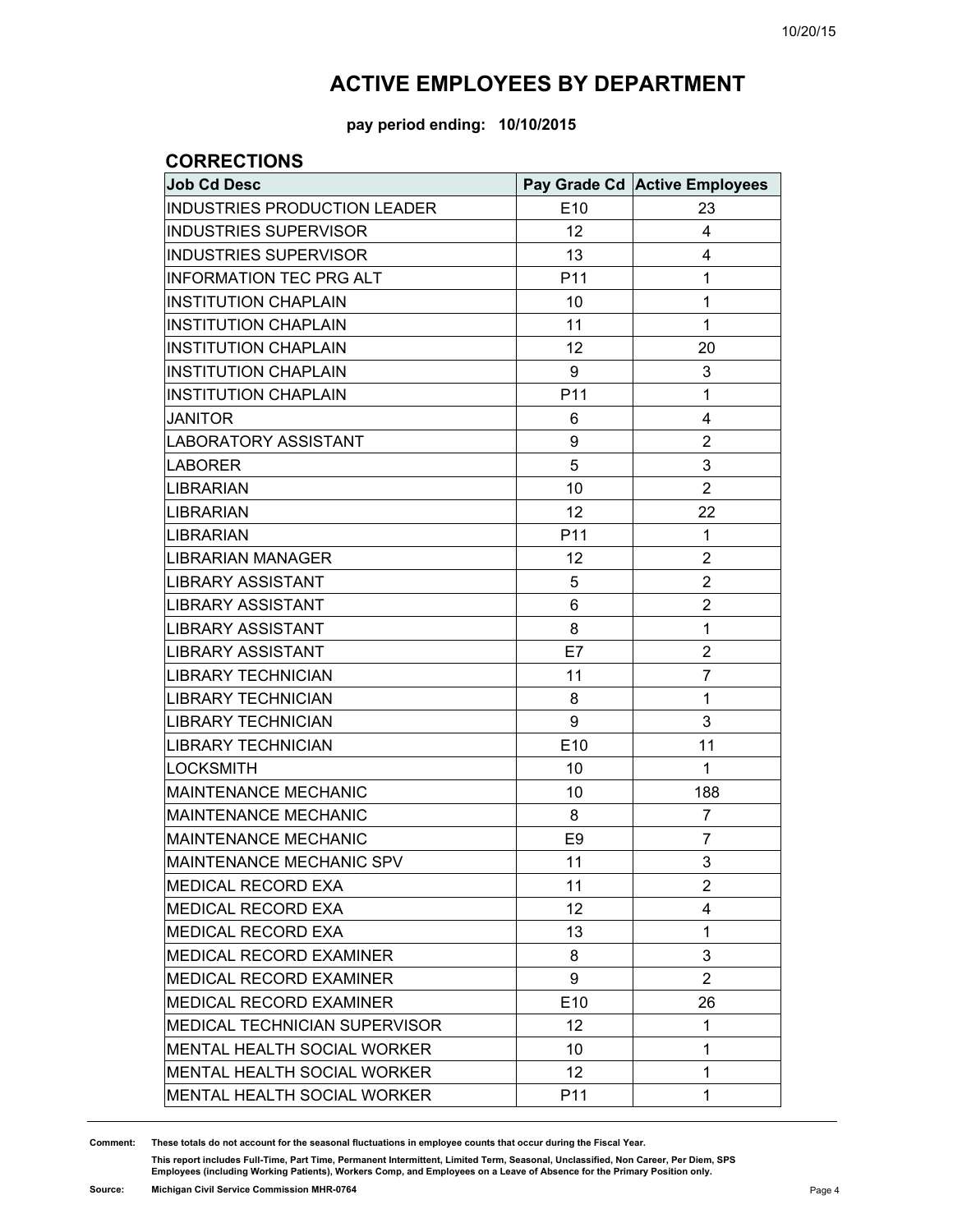**pay period ending: 10/10/2015**

#### **CORRECTIONS**

| <b>Job Cd Desc</b>              |                 | Pay Grade Cd Active Employees |
|---------------------------------|-----------------|-------------------------------|
| <b>MUSIC THERAPIST</b>          | 10              | 1                             |
| <b>MUSIC THERAPIST</b>          | P11             | 1                             |
| <b>OCCUPATIONAL THERAPIST</b>   | P <sub>11</sub> | 3                             |
| OFFICE DIRECTOR                 | 17              | $\overline{7}$                |
| OFFICE SUPERVISOR               | 10              | 3                             |
| OFFICE SUPERVISOR               | 9               | 5                             |
| <b>PAINTER</b>                  | 10              | 1                             |
| PAROLE PROBATION MANAGER        | 13              | 142                           |
| <b>PAROLE PROBATION MANAGER</b> | 14              | 6                             |
| PAROLE PROBATION MANAGER        | 15              | 13                            |
| PAROLE PROBATION OFFICER        | 10              | 57                            |
| PAROLE PROBATION OFFICER        | 12              | 22                            |
| PAROLE PROBATION OFFICER        | 13              | 1                             |
| PAROLE PROBATION OFFICER        | 9               | 52                            |
| <b>PAROLE PROBATION OFFICER</b> | P11             | 1,123                         |
| PAROLE PROBATION SPECIALIST     | 13              | 4                             |
| PAROLE PROBATION SPECIALIST     | 14              | $\overline{2}$                |
| PAROLE PROBATION SPECIALIST     | 15              | 4                             |
| <b>PHARMACIST</b>               | P11             | $\overline{2}$                |
| PHARMACY ASSISTANT              | 8               | $\overline{2}$                |
| PHARMACY ASSISTANT              | E <sub>8</sub>  | 33                            |
| PHYSICAL PLANT SUPERVISOR       | 12              | 23                            |
| PHYSICAL PLANT SUPERVISOR       | 13              | 9                             |
| PHYSICIAN MANAGER               | 21              | 1                             |
| <b>PLUMBER</b>                  | 10              | 24                            |
| <b>PLUMBER</b>                  | 11              | 11                            |
| POWER PLANT OPERATOR            | 10              | 19                            |
| POWER PLANT OPERATOR            | E <sub>9</sub>  | 3                             |
| POWER PLANT SUPERVISOR          | 11              | $\overline{2}$                |
| PRACTICAL NURSE LICENSED        | E <sub>9</sub>  | 152                           |
| PRISON COUNSELOR                | 10              | 40                            |
| PRISON COUNSELOR                | 9               | 36                            |
| <b>PRISON COUNSELOR</b>         | P11             | 44                            |
| PROCUREMENT TECHNICIAN          | 10              | 6                             |
| PROCUREMENT TECHNICIAN          | 7               | 1                             |
| PROCUREMENT TECHNICIAN          | 8               | 1                             |
| PROCUREMENT TECHNICIAN          | E <sub>9</sub>  | $\overline{2}$                |
| PROMOTIONAL AGENT               | 12              | $\overline{2}$                |
| PROMOTIONAL AGENT               | 9               | 1                             |

**Comment: These totals do not account for the seasonal fluctuations in employee counts that occur during the Fiscal Year.**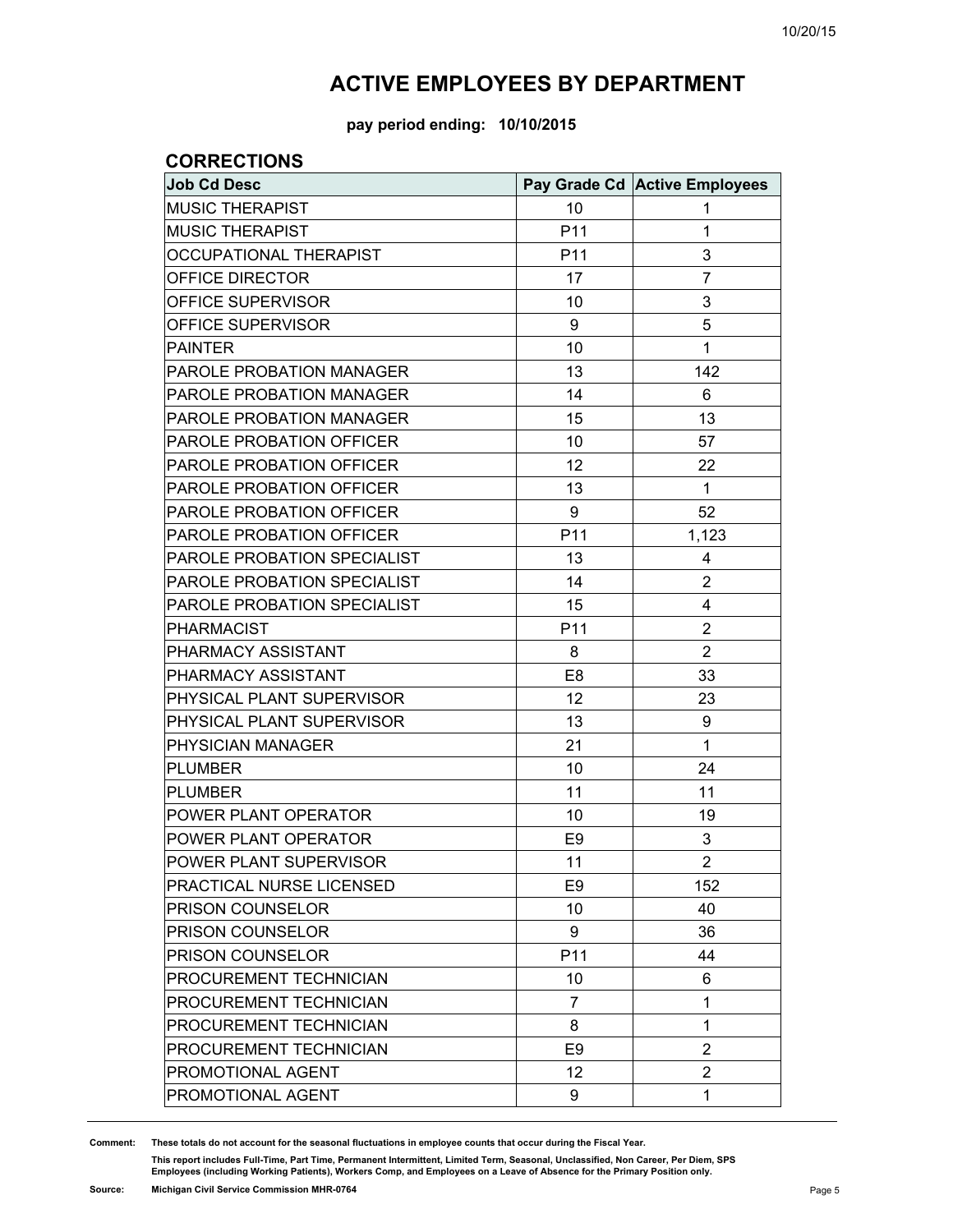**pay period ending: 10/10/2015**

#### **CORRECTIONS**

| <b>Job Cd Desc</b>                 |                | Pay Grade Cd Active Employees |
|------------------------------------|----------------|-------------------------------|
| <b>PSYCHIATRIST</b>                | 18             | 7                             |
| <b>PSYCHOLOGIST</b>                | 10             | 3                             |
| <b>PSYCHOLOGIST</b>                | 12             | 12                            |
| <b>PSYCHOLOGIST</b>                | 9              | $\overline{7}$                |
| <b>PSYCHOLOGIST</b>                | P11            | 95                            |
| RADIO COMMUNICATION TECHNCN        | 11             | 1                             |
| RECREATIONAL THERAPIST             | 10             | $\overline{2}$                |
| RECREATIONAL THERAPIST             | 12             | 1                             |
| RECREATIONAL THERAPIST             | P11            | 11                            |
| <b>REFRIGERATION MECHANIC</b>      | 10             | 5                             |
| <b>REFRIGERATION MECHANIC</b>      | E <sub>9</sub> | $\overline{2}$                |
| REFRIGERATION MECHANIC-LICENSD     | 11             | 6                             |
| REFRIGERATION MECHANIC-LICENSD     | E10            | 1                             |
| <b>REGISTERED NURSE</b>            | 12             | 360                           |
| <b>REGISTERED NURSE</b>            | 13             | 8                             |
| <b>REGISTERED NURSE</b>            | $\mathsf{N}$   | 6                             |
| <b>REGISTERED NURSE</b>            | P11            | 12                            |
| <b>REGISTERED NURSE DIRECTOR</b>   | 16             | 1                             |
| REGISTERED NURSE DIRECTOR          | 17             | 1                             |
| <b>REGISTERED NURSE MANAGER</b>    | 13             | 49                            |
| <b>REGISTERED NURSE MANAGER</b>    | 14             | 1                             |
| REGISTERED NURSE MANAGER           | 15             | 30                            |
| <b>REGISTERED NURSE NON-CAREER</b> | N              | 1                             |
| <b>REGULATION AGENT</b>            | 9              | 1                             |
| <b>RESIDENT CARE AIDE</b>          | 6              | $\overline{2}$                |
| <b>RESIDENT CARE AIDE</b>          | E <sub>8</sub> | 26                            |
| <b>RESIDENT UNIT MANAGER</b>       | 13             | 56                            |
| RESPIRATORY THERAPY TECHNICIAN     | E10            | $\overline{2}$                |
| <b>RIGHTS SPECIALIST</b>           | 13             | 1                             |
| <b>SCHOOL PRINCIPAL</b>            | 14             | 9                             |
| SCHOOL PSYCHOLOGIST                | 9              | 1                             |
| <b>SCHOOL TEACHER</b>              | <b>11A</b>     | 32                            |
| <b>SCHOOL TEACHER</b>              | 11B            | 41                            |
| <b>SCHOOL TEACHER</b>              | <b>11C</b>     | 6                             |
| <b>SECRETARY</b>                   | 7              | 3                             |
| <b>SECRETARY</b>                   | 9              | 108                           |
| <b>SECRETARY</b>                   | E <sub>8</sub> | 136                           |
| SECRETARY SUPERVISOR               | 10             | 5                             |
| SENIOR EXEC MGT ASST               | 11             | 8                             |

**Comment: These totals do not account for the seasonal fluctuations in employee counts that occur during the Fiscal Year.**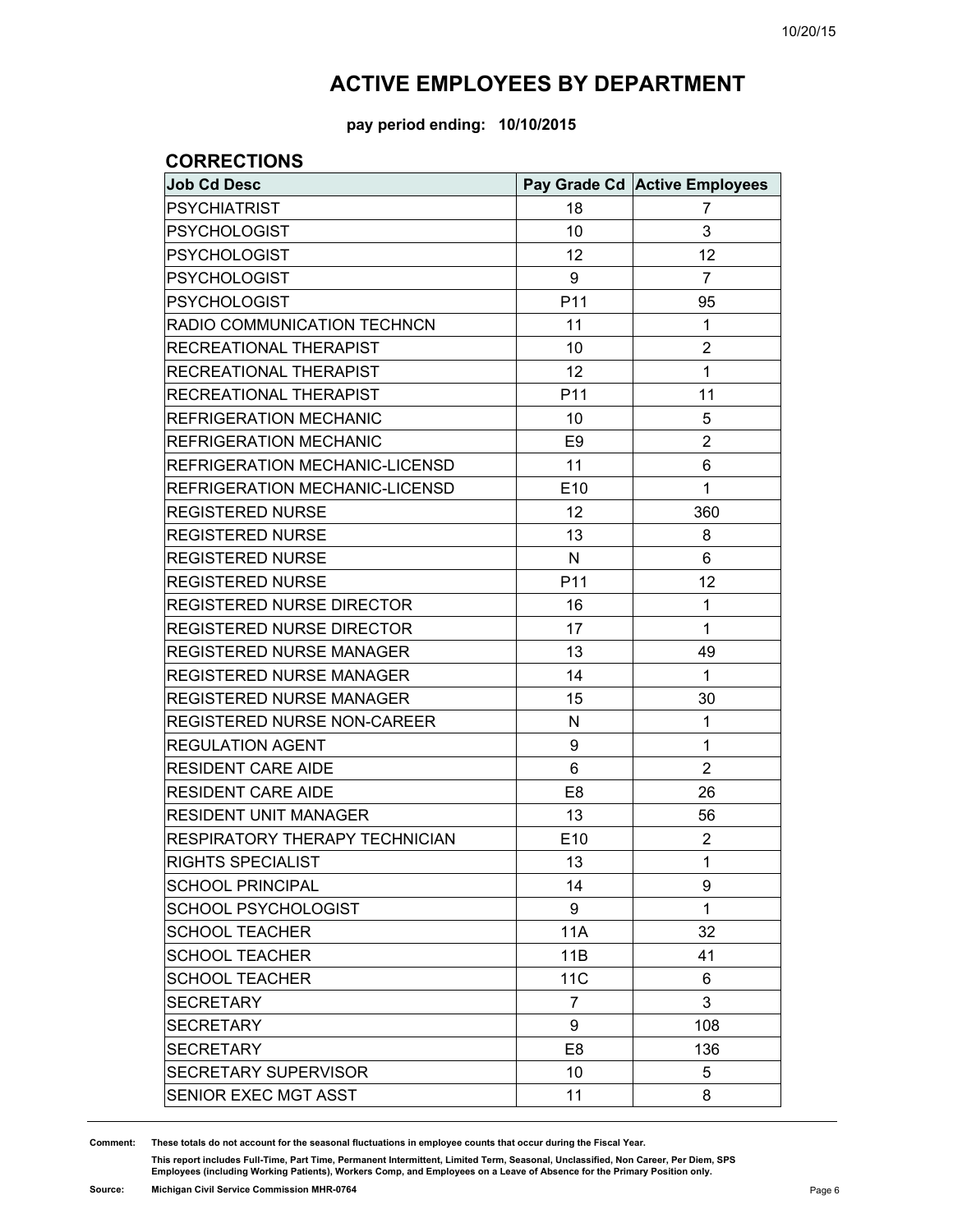**pay period ending: 10/10/2015**

#### **CORRECTIONS**

| <b>Job Cd Desc</b>                   |                 | Pay Grade Cd Active Employees |
|--------------------------------------|-----------------|-------------------------------|
| SENIOR EXEC MGT ASST                 | 13              | 3                             |
| SENIOR EXEC MGT ASST                 | 15              | 1                             |
| SENIOR EXECUTIVE PHY ADM             | 19              | 1                             |
| SENIOR EXECUTIVE SERVICE             | 18              | $\overline{7}$                |
| SENIOR EXECUTIVE SERVICE             | 19              | 1                             |
| SENIOR EXECUTIVE SERVICE             | 20              | 1                             |
| SENIOR EXECUTIVE WARDEN              | 17              | 28                            |
| SPECIAL ALTERNATIVE INC OFR          | 9               | 21                            |
| SPECIAL ALTERNATIVE INC OFR          | E10             | 53                            |
| SPECIAL APPOINTEE                    | A               | 14                            |
| SPECIAL EDUCATION TEACHER            | <b>11A</b>      | $\overline{7}$                |
| SPECIAL EDUCATION TEACHER            | 11B             | 12                            |
| SPECIAL EDUCATION TEACHER            | 11 <sub>C</sub> | $\mathbf{1}$                  |
| STATE ADMINISTRATIVE MANAGER         | 15              | 42                            |
| STATE ADMINISTRATIVE MANAGER         | 16              | 5                             |
| <b>STATE ASSISTANT ADMINISTRATOR</b> | 15              | 5                             |
| STATE BUREAU ADMINISTRATOR           | 18              | $\mathbf{1}$                  |
| <b>STATE DEPUTY WARDEN</b>           | 15              | 51                            |
| STATISTICIAN SPECIALIST              | 13              | 1                             |
| <b>STOREKEEPER</b>                   | $\overline{7}$  | 124                           |
| <b>STOREKEEPER</b>                   | E <sub>6</sub>  | 5                             |
| STOREKEEPER SUPERVISOR               | 8               | 9                             |
| STOREKEEPER SUPERVISOR               | 9               | 15                            |
| STUDENT ASSISTANT                    | A               | 42                            |
| <b>TEACHER AIDE</b>                  | 6               | 1                             |
| <b>TEACHER AIDE</b>                  | $\overline{7}$  | 1                             |
| <b>TEACHER AIDE</b>                  | E <sub>8</sub>  | 6                             |
| <b>TRADES HELPER</b>                 | E <sub>6</sub>  | $\mathbf{1}$                  |
| <b>TRADES INSTRUCTOR</b>             | 11A             | 24                            |
| <b>TRADES INSTRUCTOR</b>             | 11B             | 10                            |
| <b>TRADES INSTRUCTOR</b>             | <b>11C</b>      | 21                            |
| <b>TRADES INSTRUCTOR</b>             | 11D             | 13                            |
| <b>TRADES INSTRUCTOR</b>             | 11E             | 6                             |
| WASTEWATER TREATMENT PLA OPR         | 10              | 1                             |
| <b>WORD PROCESSING ASSISTANT</b>     | 6               | 8                             |
| <b>WORD PROCESSING ASSISTANT</b>     | 8               | 9                             |
| WORD PROCESSING ASSISTANT            | E7              | 196                           |
| <b>X-RAY TECHNICIAN</b>              | 8               | $\overline{2}$                |
| <b>X-RAY TECHNICIAN</b>              | E10             | 10                            |

**Comment: These totals do not account for the seasonal fluctuations in employee counts that occur during the Fiscal Year.**